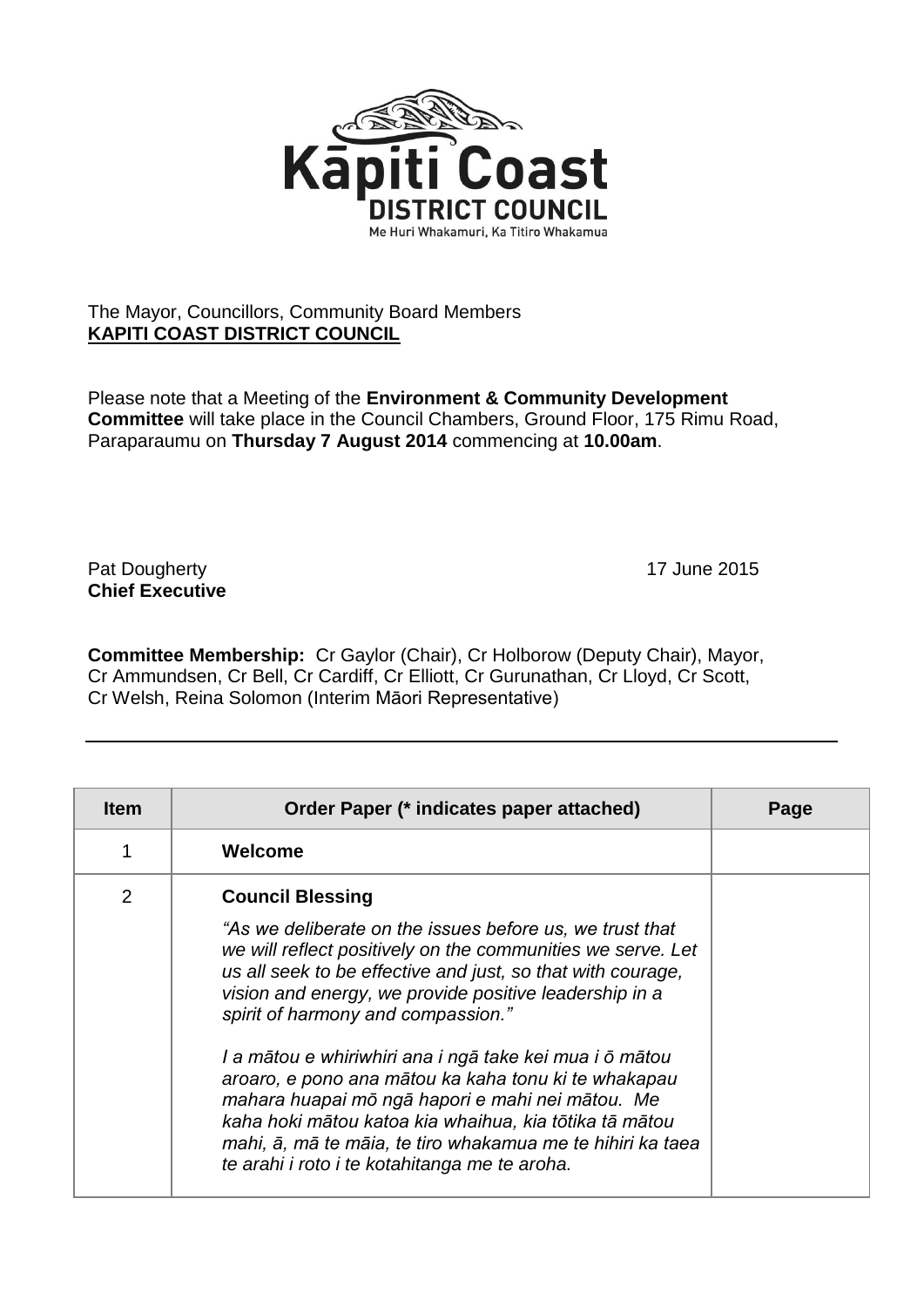| <b>Item</b>     | Order Paper (* indicates paper attached)                                                                                                                                                                                   | Page           |
|-----------------|----------------------------------------------------------------------------------------------------------------------------------------------------------------------------------------------------------------------------|----------------|
| 3               | <b>Apologies</b><br>(a)<br>(b)<br>Declarations of Interest Relating to Items on the<br>Agenda                                                                                                                              |                |
| $\overline{4}$  | <b>Presentation: Barry Lucinsky</b>                                                                                                                                                                                        |                |
| 5               | Presentation: Marilyn Stevens, Horowhenua Field<br><b>Officer, Cancer Society re Smokefree Submission</b>                                                                                                                  |                |
| 6               | <b>Public Speaking Time</b>                                                                                                                                                                                                |                |
| $\overline{7}$  | <b>Members' Business:</b><br>(a)<br><b>Public Speaking Time Responses</b><br>Leave of Absence<br>(b)<br>(c)<br>Matters of an Urgent Nature (advice to be provided<br>to the Chair prior to commencement of the<br>meeting) |                |
| 8               | *<br><b>Kapiti Island Gateway Centre Feasibility Report</b><br>(SP-14-1150)<br><b>Appendix</b>                                                                                                                             | $\overline{4}$ |
| 9               | $\ast$<br><b>Proposed District Policy for Trees on Council</b><br>Administered Land (CS-13-1088)<br><b>Appendix</b>                                                                                                        | 64             |
| 10              | <b>Lease Concession to Occupy Land at Kaitawa</b><br><b>Reserve, the Scout Association of New Zealand</b><br>(Paraparaumu Scout Group) (CS-12-764)                                                                         | 104            |
| 11              | $^\star$<br>Lease Concession to Occupy Land at Te Atiawa Park,<br>the Scout Association of New Zealand (Paraparaumu<br>Beach Scout Group) (CS-12-760)                                                                      | 110            |
| 12 <sub>2</sub> | $^\star$<br><b>Lease Concession to Occupy Land at Russell</b><br>Reserve, the Scout Association of New Zealand<br>(Waikanae) (CS-13-786)                                                                                   | 116            |
| 13              | $^\star$<br><b>Confirmation of Minutes: 26 June 2014</b>                                                                                                                                                                   | 122            |
|                 | $^\star$<br><b>Matters Under Action</b>                                                                                                                                                                                    | 129            |